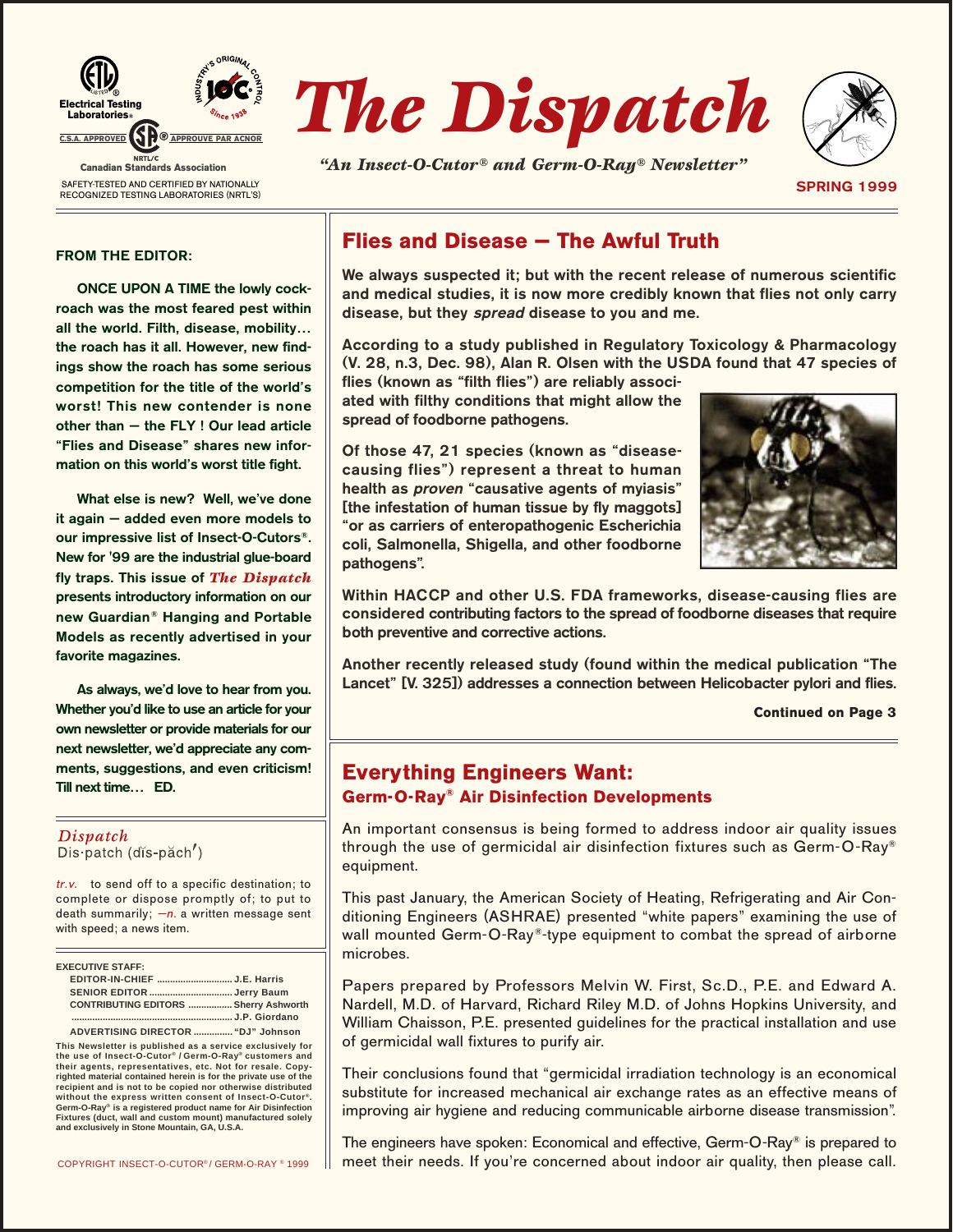## **UV-A METERS NOW AVAILABLE**

It's true that insect attraction lamps will emit visible light well past their ultraviolet (UVA/Black Light) rated life of 7000 hours... approximately nine months. To ensure that your equipment is operating at its peak efficiency, Insect-O-Cutor® now makes available a convenient, hand-held assessing tool - the UV light meter (Part No. LMUVA). The UV-A Meter has two primary functions:



### **CHECKING**

ultraviolet output of existing lamps and...

#### $\sqrt{ }$ **ASSESSING**

ambient UV levels for optimal setting of new Insect-O-Cutors®

The UV-A Meter, a precision optical instrument. is convenient in size (about that of a remote control) with a 5-LED display providing a general indication of a lamp's condition.

## YOU, TOO ? - THE "SHATTERPROOF" LAMP TREND

Perhaps it's the FDA's 1999 Food Code 6-202.11 specifying the use of protective shielding on light bulbs, or perhaps it's just a good manufacturing practice; whichever, we've noticed an increasing demand for "shatterproof" insect attraction lamps.

If you're in the need of such lamps, please keep in mind that not all shatterproof lamp coatings are the same. Indeed, only a precious few actually allow for UV-light transmission; the majority of lamp coatings simply absorb the UV energy (rendering your lamp ineffective).

Insect-O-Cutor<sup>®</sup> helped to pioneer the use of shatterproof UV lamps. Give us a call if we can help.

## **MOSQUITO CONTROL** - A Deadly Diet!

University of Florida scientist, Dr. Dov Borovsky, has perfected a mosquito "diet pill" which alters a mosquito's digestion, effectively starving the pest to death.

Not yet commercially available, the pill (environmentally friendly) contains a mosquito's digestive control hormone. This hormone is introduced to chlorella (algae) which acts as the delivery vehicle for the **hormone**.

The pill may be introduced to any body of water where mosquitoes are known to breed. As mosquito larvae feed on the altered algae, their digestion is interrupted  $$ and within 72 hours, the larvae starve to death.

With over 3000 mosquito species worldwide (acting as hosts for a variety of diseases), it is hoped this control measure can reduce the millions killed each year from mosquito-borne diseases such as malaria!

|     | "UNOBTRUSIVE PRESENCES"by D. Johnson                         |             |                                                                    |                                              | 2                         | з  | 4   |    | 5               | 6                       | 7                  |                           |    | 8  | 9  | 10              |    |    |  |
|-----|--------------------------------------------------------------|-------------|--------------------------------------------------------------------|----------------------------------------------|---------------------------|----|-----|----|-----------------|-------------------------|--------------------|---------------------------|----|----|----|-----------------|----|----|--|
|     | <b>ACROSS</b>                                                |             | 64. Monster                                                        | 11                                           |                           |    |     |    | $\overline{12}$ |                         |                    | 13                        |    | 14 |    |                 |    |    |  |
|     |                                                              |             | 65. Sr. citizen title                                              |                                              |                           |    |     |    |                 |                         |                    |                           |    |    |    |                 |    |    |  |
|     | 1. Atoll                                                     |             | Cone                                                               | $\overline{15}$                              |                           |    |     |    | $\overline{16}$ |                         |                    |                           |    | 17 |    |                 | 18 | 19 |  |
|     | 5. Spots                                                     |             | 67. Anilines                                                       |                                              |                           |    |     |    |                 |                         |                    |                           |    |    |    |                 |    |    |  |
|     | 8. An Irwin                                                  |             |                                                                    | 20                                           |                           |    |     | 21 |                 | $\overline{22}$         |                    |                           | 23 |    |    |                 |    |    |  |
|     | 11. Heredity bases                                           | <b>DOWN</b> |                                                                    |                                              |                           |    |     |    |                 |                         |                    |                           |    |    |    |                 |    |    |  |
|     | 12. Corner                                                   |             |                                                                    | 24                                           |                           |    |     | 25 | 26              |                         |                    |                           |    |    |    | $\overline{27}$ |    |    |  |
|     | 14. Sea eagle                                                |             | 1. That is (Lat.)                                                  |                                              |                           |    |     |    |                 |                         |                    |                           |    |    |    |                 |    |    |  |
| 15. | <b>Bridge seat</b>                                           | 2.          | Mail                                                               |                                              |                           |    | 28  |    |                 |                         |                    |                           |    |    | 29 |                 |    |    |  |
|     | 16. Grades? Him an A,                                        | 3.          | <b>Endures</b>                                                     |                                              |                           |    |     |    |                 |                         |                    |                           |    |    |    |                 |    |    |  |
|     | her a B, but                                                 |             | 4. Princely family (Ital.)                                         | 30                                           | 31                        | 32 |     |    |                 |                         |                    |                           |    |    | 33 | 34              | 35 | 36 |  |
|     | 17. Stumper; sitter                                          |             | 5. Auto-bank (abbrev.)                                             |                                              |                           |    |     |    |                 |                         |                    |                           |    |    |    |                 |    |    |  |
|     | 20. Locales                                                  | 6.          | <b>Fantasy-like</b>                                                | $\overline{37}$                              |                           |    |     |    |                 |                         |                    |                           |    | 38 |    |                 |    |    |  |
|     | 22. Found in Tibet?                                          | 7.          | Marine tool!                                                       |                                              |                           |    |     |    |                 |                         | 0                  |                           |    |    |    |                 |    |    |  |
|     | 24. Max. Macks?                                              | 8.          | <b>Membraned</b>                                                   | 39                                           |                           |    |     |    |                 |                         |                    |                           | 40 |    |    |                 |    |    |  |
|     | 25. Shrub (tea family)                                       | 9.          | <b>Weight system</b>                                               |                                              |                           |    |     |    |                 |                         |                    |                           |    |    |    |                 |    |    |  |
|     | $\pmb{\mathfrak{y}}\pmb{\mathfrak{y}}$<br>27. C.S.A. "Johnny |             | 10. Indy champ AI                                                  |                                              |                           |    | 41  | 42 | 43              | 44                      | 45                 |                           |    |    |    |                 |    |    |  |
|     | 28. Unlike milk maidens!                                     |             | 13. Colon bacillus                                                 |                                              |                           |    |     |    |                 |                         |                    | 46                        |    |    |    |                 |    |    |  |
| 30. | 5th U.S. president                                           |             | 18. Summer (Fr.)                                                   |                                              |                           |    |     |    |                 |                         |                    |                           |    |    |    |                 |    |    |  |
| 33. | <b>Beatty namesakes</b>                                      |             | 19. Barbecue staple                                                | 47                                           | 48                        | 49 |     | 60 |                 |                         |                    |                           |    |    |    | 51              | 52 | 53 |  |
|     | 37. Hammerin' Hank                                           |             | 21. 11A. inheritor                                                 |                                              |                           |    |     |    |                 |                         |                    |                           |    |    |    |                 |    |    |  |
| 38. | <b>Roping Lash</b>                                           |             | 23. Walter Scott (i.e.)                                            | 54                                           |                           |    | -55 |    |                 |                         |                    |                           |    | 56 | 57 |                 |    |    |  |
|     | 39. Attract (like flies)                                     |             | 26. Corroded                                                       |                                              |                           |    |     |    |                 |                         |                    |                           |    |    |    |                 |    |    |  |
|     | 40. Acclaimed journalist                                     |             | 28. Not a charm?                                                   | 58                                           |                           |    |     |    |                 | 59                      |                    |                           | 60 |    | 61 |                 |    |    |  |
|     | Edward R.                                                    |             | 29. Tangle; growl                                                  |                                              |                           |    |     |    |                 |                         |                    |                           |    |    |    |                 |    |    |  |
|     | 41. Evil-worshipping                                         |             | 30. Loony                                                          |                                              |                           | 62 |     |    |                 | 63                      |                    |                           |    |    | 64 |                 |    |    |  |
|     | 47. Tater                                                    |             | 31. Rowing member                                                  |                                              |                           |    |     |    |                 |                         |                    |                           |    |    |    |                 |    |    |  |
|     | 50. Sask. School (est. 1974)                                 |             | 32. Gun org.                                                       |                                              |                           | 65 |     |    |                 |                         | 66                 |                           |    |    | 67 |                 |    |    |  |
| 51. | Cool, baby!                                                  |             | is human<br>34. To                                                 |                                              |                           |    |     |    |                 |                         |                    |                           |    |    |    |                 |    |    |  |
|     | 54. 11A. professional                                        |             | 35. Sonny and Cher?                                                |                                              |                           |    |     |    |                 |                         |                    |                           |    |    |    |                 |    |    |  |
| 56. | Plant opening?                                               |             | 36. Stitch (up)                                                    | <b>DOWN - CONTINUED</b>                      |                           |    |     |    |                 |                         |                    | 51. Party dance           |    |    |    |                 |    |    |  |
|     | 58. Two under par                                            |             | 38. Feasts in Oahu                                                 | 45. American Japanese                        |                           |    |     |    |                 | 52. Love, Italian style |                    |                           |    |    |    |                 |    |    |  |
|     | 59. Swerve                                                   |             | ": Leo. Skynard<br>40. "Working for the<br>46. Student in practice |                                              |                           |    |     |    |                 |                         | 53. Some are blind |                           |    |    |    |                 |    |    |  |
|     | 61. Elihu                                                    | 42.         | "Papa" Hemingway<br>47. Prolif auth. (init.)                       |                                              |                           |    |     |    |                 |                         |                    | 55. Ultimatum (with "or") |    |    |    |                 |    |    |  |
|     | 62. Road curve                                               |             | 43. N.Y. opera house (with "the")                                  |                                              | Wood sorrel (S.A.)<br>48. |    |     |    |                 | 57. Walked              |                    |                           |    |    |    |                 |    |    |  |
|     | 63. Irish homeland                                           |             | 44. Pointed arch                                                   | <b>Golf Woods</b><br>60. Vintage auto<br>49. |                           |    |     |    |                 |                         |                    |                           |    |    |    |                 |    |    |  |

#### Page 2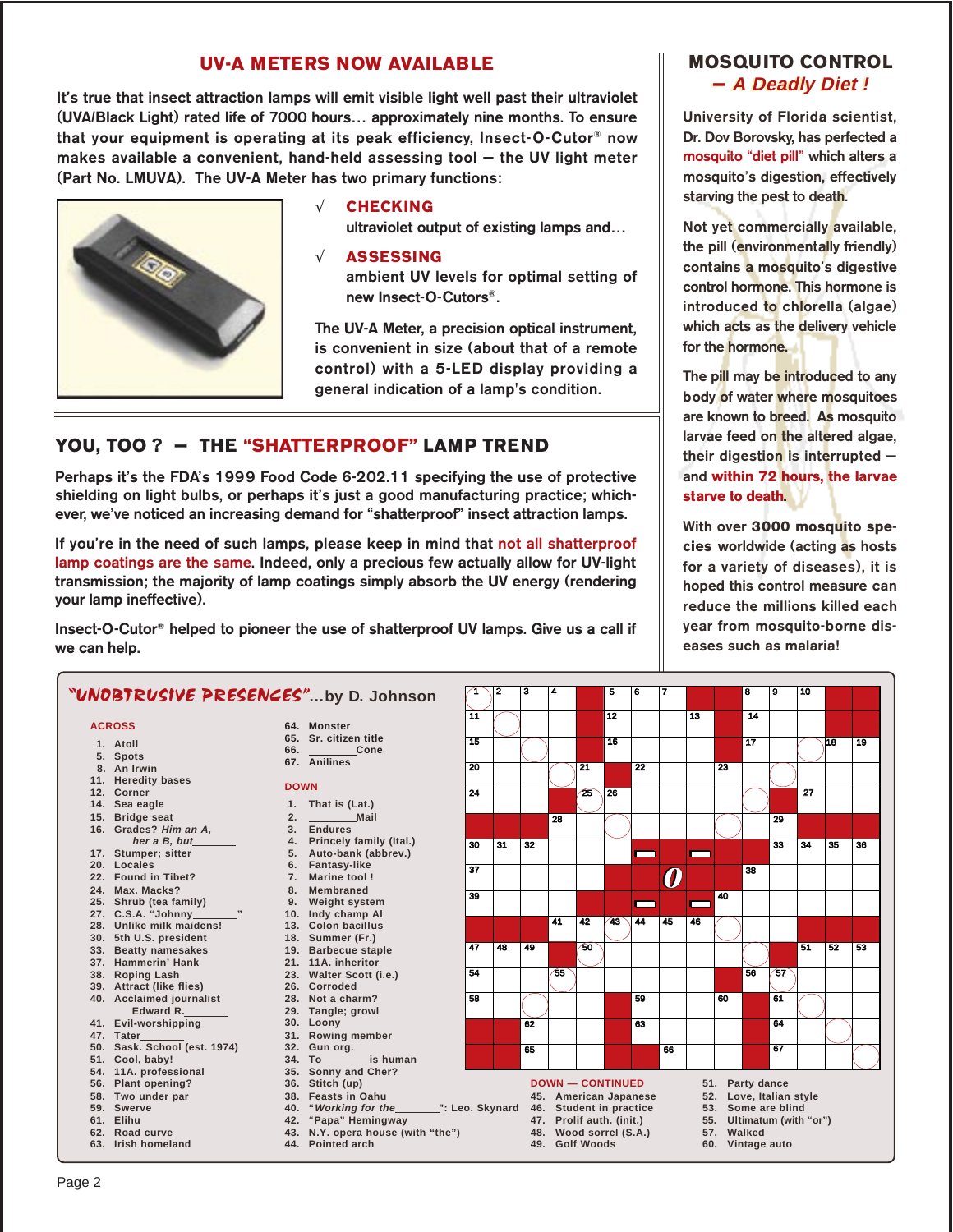## **"Flies and Disease" — Continued From Page␣ 1**

Helicobacter pylori are bacteria which attack the stomach's mucosal lining; leading to infection and gastric ulcer formation. Often unknown, one suspected cause of infection is the oral ingestion of infected material. Material (foodstuffs) can become infected after contact with an insect hosting the

bacterium. The published study reveals an association between the levels of H. pylori found within humans and the levels carried by local houseflies. It is not known how much H. pylori is conveyed by flies; but the studies show the possibility of H. pylori transmission from fly to human.

## **"NEW FOR 1999" — INDUSTRIAL GLUE BOARD FLY TRAPS**

As the old saying goes, "Necessity is the mother of invention". Insect-O-Cutor<sup>®</sup> understands that certain settings call for certain types of pest control (non-zapping) and that certain locations can greatly limit the type of equipment you would normally install. Our two newest Guardian<sup>®</sup> Glueboard Fly Traps are designed to address such concerns.

Model GBH362, Insect-O-Cutor's<sup>®</sup> Hanging Guardian<sup>®</sup> Glueboard Fly Trap, provides a practical trapping solution for areas where wall space is either unavailable or at a premium. With an open base, open top, and slanted sideboards for insectattracting UV light emission, the GBH362 has over 288␣ square inches of escapeproof trapping surface… perfect for areas with open product.



Model␣ GBP242, Insect-O-Cutor's® **Portable Guardian® Glueboard Fly Trap**, is more than a portable model ! With keyhole slots and threaded jack-nuts, the versatile

GBP242 is perfect for wall mounting or hanging.

The unit's two glueboards provide 200 square inches of escape-proof insect trapping surface.

The construction finish is a heavy-gauge **STAINLESS STEEL**. Also, these new Insect-O-Cutor® Hanging and Portable Guardian®



Glueboard Fly Traps use **ENERGY EFFICIENT** components to reduce electrical consumption — saving you money! Each unit is shipped complete with black light lamps and sticky glueboards.

#### {**FDA/USDA ACCEPTABLE EQUIPMENT**}

Light Blue (BLB) Replacement Lamps – available safety-coated or standard. One-<br>stop lamp shopping includes U-tubes and other hard-to-find tubes: germicidal too! **Don't forget to relamp with genuine Insect-O-Cutor® Black Light (BL) and Black stop lamp shopping includes U-tubes and other hard-to-find tubes; germicidal too!**



With every purchase of Insect-O-Cutor® equipment, you're helping us to provide financial support to one of our primary charities — **Guide Dogs for the visually impaired.**

And with your continued business, we are able to support four different training programs.



We encourage you to learn more about the various guide dog programs for the visually impaired. Resources include:

http://www.guidedog.org http://www.guidedogs.com

**Guide Dog Foundation** Smithtown, New York

....................... 516-265-2121 **Canine Assistants**

Alpharetta, Georgia .................770-664-7178

**Guide Dogs For The Blind** San Rafael, California ....................... 415-499-4000

**Guide Dogs of America** Sylmar, California ....................... 818-362-5834

Thanks again!